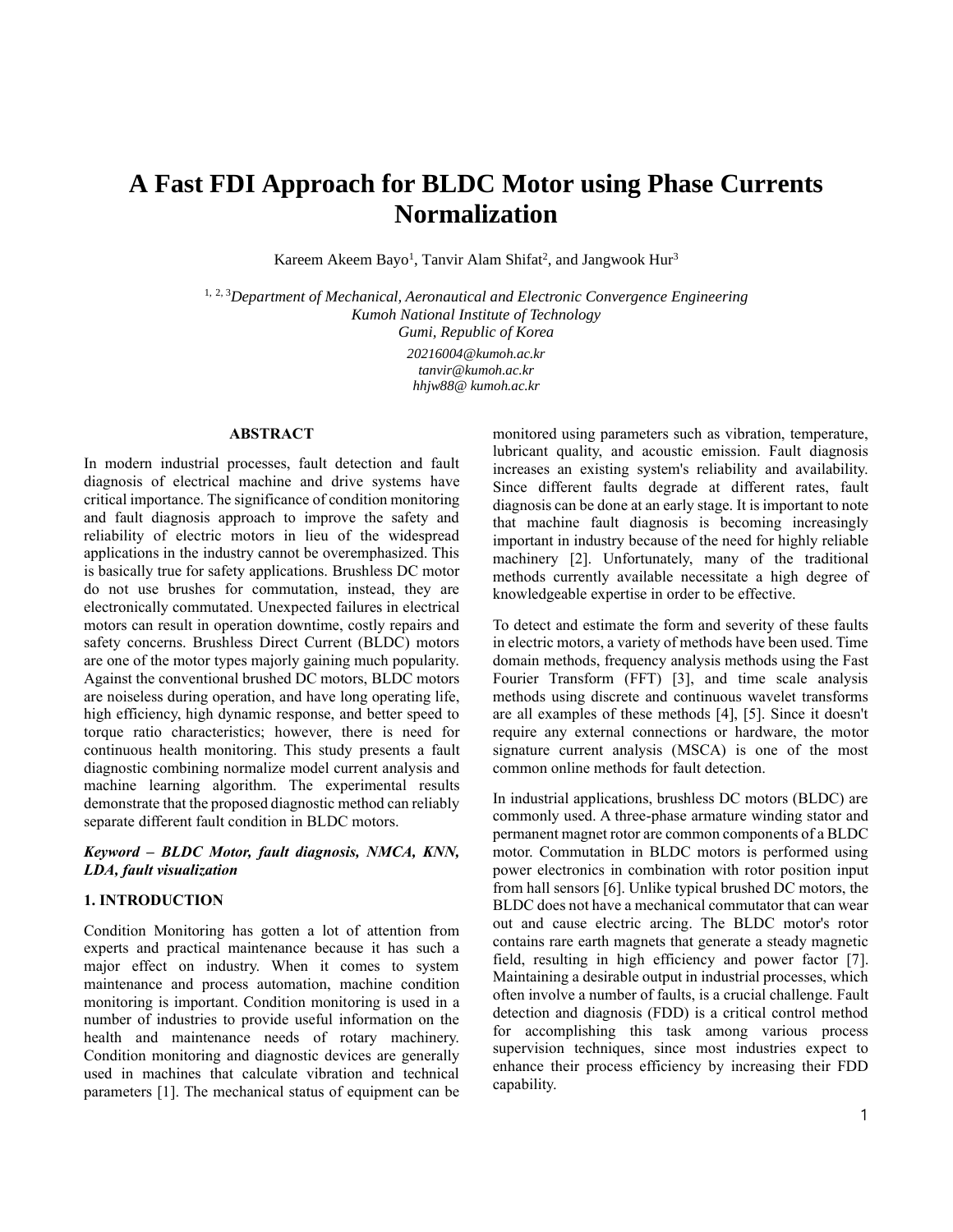The majority of permanent magnet motors in industries are powered by a three-phase current with the aid of an external motor. In these devices, the rotor is often a permanent magnet, and the stator is a set of coil windings that serve as an electromagnet. Electromagnets' pole positions are modified according to the polarity of permanent magnets by regulating the polarity and magnitude of phase currents. When a failure occurs in a single phase, all phase current components are affected because the stator coils are arranged in a "STAR" or "DELTA" configuration. The analysis of multiple step results, on the other hand, necessitates more computing resources and time. Furthermore, analyzing a single-phase current can result in an incorrect approximation. As a result, a normalized modal current computation is needed to ensure a stable CM system and fast decision making. The efficacy of a modal current computation approach for fault detection and diagnosis is validated in this paper using a machine learning algorithm that uses both K Nearest Neighbors (KNN) and Linear Discriminant Analysis (LDA) for dimension reduction.

## **2. PROPOSED METHOD**

## **2.1. Normalized Modal Current Computation**

The first step of the modal current computation is the amplitude normalization. Motor current magnitude changes drastically depending on the loads connected to it. Therefore, all three-phase currents need to be expressed in a normalized unit common to all. We have used simple signal processing technique to convert motor currents into per unit  $(pu)$  form given that the amplitude of the current signals  $(i)$  differs at different loads. This is actualized by dividing all samples to the peak current  $(I_{max})$  using Eq. (1) [8].

$$
I_{pu,(i)} = \frac{I_i}{I_{max}} \tag{1}
$$

where  $i$  represent the phase current A, B and C. Next, the normalized signals are linearized using Eq. (2) to obtain the modal current equation.

$$
I_M = \alpha I_{NA} + \beta I_{NB} + \gamma I_{NC}
$$
 (2)

where  $I_{NA}$ ,  $I_{NB}$ ,  $I_{NC}$  are normalized phase currents for phase A, B and C respectively while  $\{\alpha, \beta, \text{and } \gamma\} \in \{1, 2, \text{and } -3\}$ are the modal current respectively [9, 10].

There is no simple subtracting or summation of two signals since the phases are multiplied by the different coefficients. As a result, the signals' transient behavior is guaranteed to be unchanged, and the modal signal retains all transient data in various conditions. Using the modal signal shortens the processing time and makes the proposed algorithm easier to construct. This will allow us to investigate the fault characteristics of each motor phase current without explicitly computing each phase separately.

### **2.2. K Nearest Neighbors (KNN)**

It is one of the most fundamental and simplest classification methods. The easiest way to define KNN is the assumption that "similar things exist in close proximity". In this classification technique, similar data points are classified into a single group based on the distances among them. Initially, number of neighbors, K is determined and distances to other points are measured in an ordered collection [11]. K-NN is a well-known instance-based approach with advantages including better adaptability to unseen observation, fewer parametrization, high unsupervised learning efficiencies and significant learning capabilities for non-gaussian distribution.

#### **2.3. Linear Discriminant Analysis (LDA)**

LDA is a supervised algorithm that finds a linear transformation used to perform dimensionality reduction of the original data set by maximizing the classes' separability [12]. To perform this task, LDA uses two statistical information: the between-class scatter matrix  $S_b$  and withinclass scatter matrix  $S_w$  defined in Eq. (3) and Eq. (4) as:

$$
S_b = \frac{1}{N} \sum_{i=1}^{i} n_i (\mu i - \mu) T(\mu i - \mu)
$$
 (3)

$$
S_w = \frac{1}{N} \sum_{i=1}^{N} \sum_{j=1}^{n_x} (X^i(j) - \mu_i) T(X^i(j) - \mu_i)
$$
 (4)

From these equations, it follows that the total-class scatter matrix  $S_t$  is obtained using Eq. (5):

$$
S_t = S_b + S_w = \frac{1}{N} \sum_{j=1}^{N} (X(j) - \mu) T(X(j) - \mu)
$$
 (5)

## **3. EXPERIMENTAL TEST BENCH**

We conducted the test using a conventional generator motor setup where the motor is coupled with the generator and some variable loading for balancing. At the other end of the BLDC Motor, we have attached an accelerometer as a sensor to measure the vibration signal. The data were continuously acquired using the DAQ module. Figure 1 shows the test bench setup for the BLDC motor test. Table 1 describes the BLDC motor parameters. A N1-9246 current module and a N1-9178 current module were used to continuously measure three-phase motor current. DAQ chassis at a rate of 5 kHz.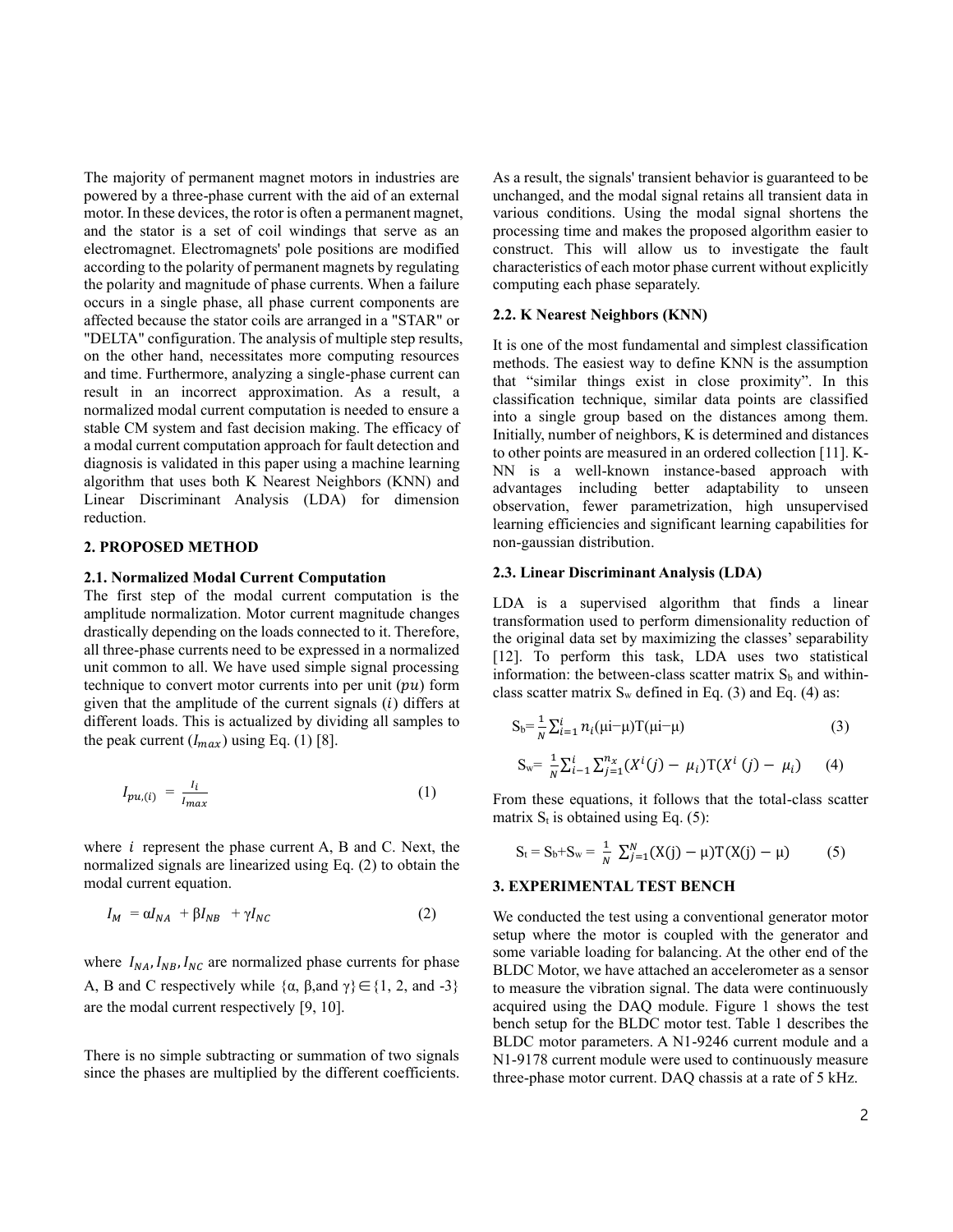

Figure 1. BLDC motor test experimental arrangement

| Parameter       | <b>Values</b>            |
|-----------------|--------------------------|
| Model           | <b>BLS-24026N</b>        |
| Rated voltage   | <b>DC 24V</b>            |
| Rated torque    | 0.96 N.m.                |
| Rated speed     | 4000 RPM ±10 %           |
| Rated current   | $<$ 2.5 A                |
| Rated output    | 40 W                     |
| No load speed   | $5000$ RPM $\pm$ 10 $\%$ |
| No load current | $<$ 0.6 A                |

Table 1. BLDC motor parameters

# **4. RESULTS ANALYSIS AND DISCUSSION**

The computed normalized modal current is shown in Fig. 2. The first diagram describes the sensor acquired motor current which represent the current raw current signals in threephase form. The second diagram describes the computed modal current which signifies the normalized current from 3 phase to a single phase. The following methods (TSNE, LLE, and PCA) were deployed to classify the data derived from the normalized modal current. From Figure 3, TSNE showed a more effective data visualization but could not classify the detected fault as it is extremely applicable for image processing, NLP, genomic data and speech processing. To improve on the accuracy of the classifier [13]. LDA was utilized. LDA showed it is not just a reduction tool but a robust classification method. LDA has been able to present the data explicitly and it is a good reduction method for high dimensional data compared to the other algorithms. One can see that LDA enforces a clustering of the data that is virtually meaningful with a linear decision boundary despite the large reduction in dimension of the features and domain.



Figure 2. Frequency and time-frequency analysis of modal current.



Figure 3. Performance of linear discriminant analysis (LDA) against other reduction model.

# **5. CONCLUSION AND FUTURE WORKS**

In this paper, a fast condition monitoring approach of BLDC using phase currents normalization and supervised machine learning is presented. The fault characteristics of all three phases was taken into consideration when the dimensionality reduction took places. For future work, we would be looking into the RUL estimation method of BLDC motor by considering the INF fault and SEF fault**.**

## **REFERENCES**

[1] A. Widodo and B.S. Yang, Review support vector machine in machine condition monitoring and fault diagnosis, Mechanical Systems and Signal Processing 21 (2007), 2560–2574.

[2] L. Zhang, G. Xiong, H. Liu et al., Bearing fault diagnosis using multi-scale entropy and adaptive neuro-fuzzy inference, Expert Systems with Applications 37 (2010),